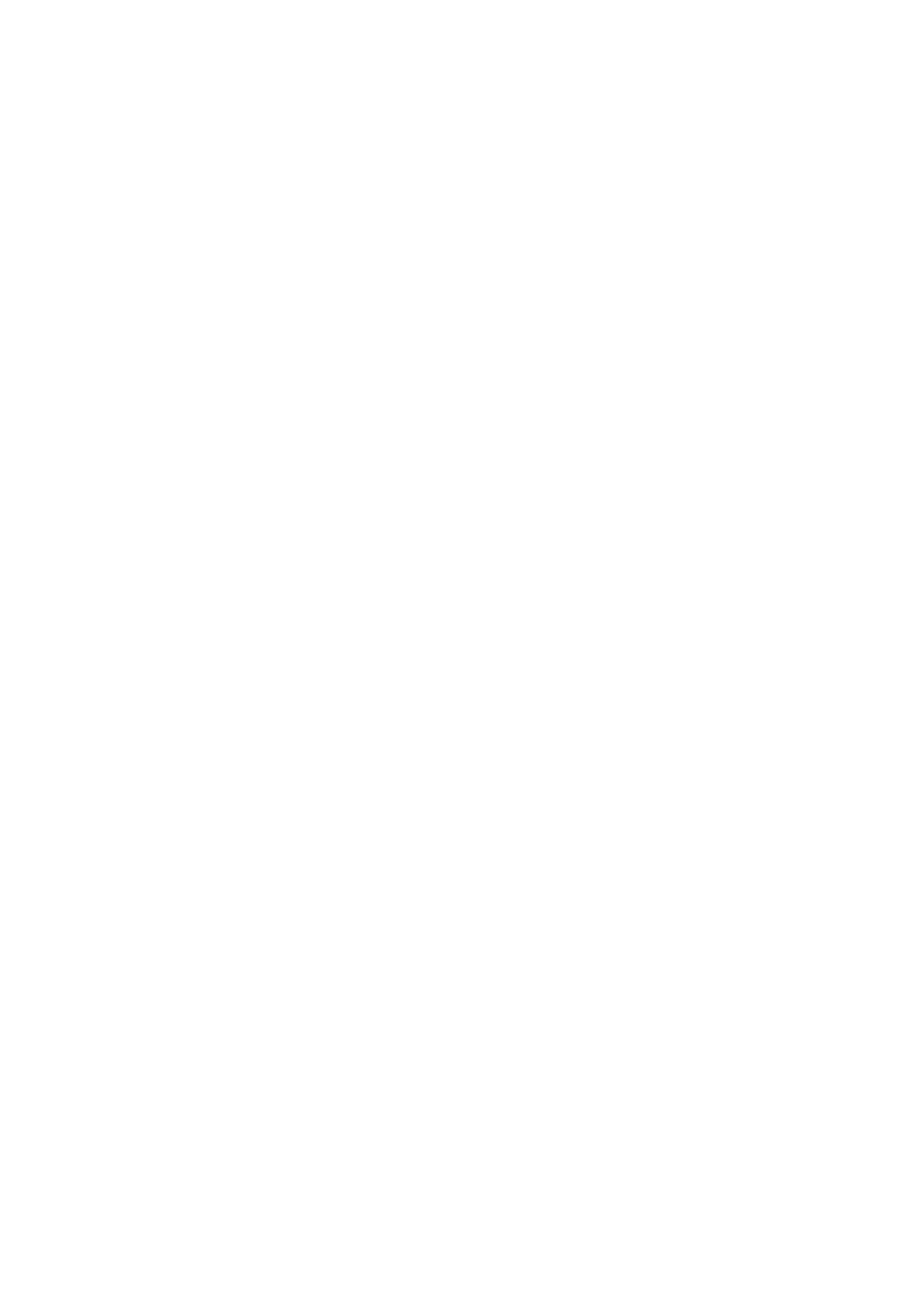

### **Cefas Document Control**

### **Title: Assessing and predicting emerging** *Vibrio* **risk**

| <b>Submitted to:</b>       | Deborah Hembury, Defra |
|----------------------------|------------------------|
| Date submitted:            | April 2014             |
| <b>Project Manager:</b>    | <b>Bryony Townhill</b> |
| <b>Report compiled by:</b> | Craig Baker-Austin     |
| <b>Quality control by:</b> | John Pinnegar          |
| Approved by &<br>date:     | 5 March 2015           |
| <b>Version:</b>            | Final                  |

| <b>Version Control History</b> |               |                     |                |  |
|--------------------------------|---------------|---------------------|----------------|--|
| <b>Author</b>                  | Date          | Comment             | <b>Version</b> |  |
| Craig Baker-Austin             | 07 April 2014 | Unformatted draft   | Draft 1        |  |
| <b>Bryony Townhill</b>         | 07 April 2014 | Reviewed draft      | Draft 2        |  |
| John Pinnegar                  | 02 June 2014  | All edits completed | Final          |  |
| <b>Bryony Townhill</b>         | 02 March 2015 | Peer review edits   | Final          |  |
|                                |               | completed           |                |  |
| John Pinnegar                  | 05 March 2015 | Final QA            | Final          |  |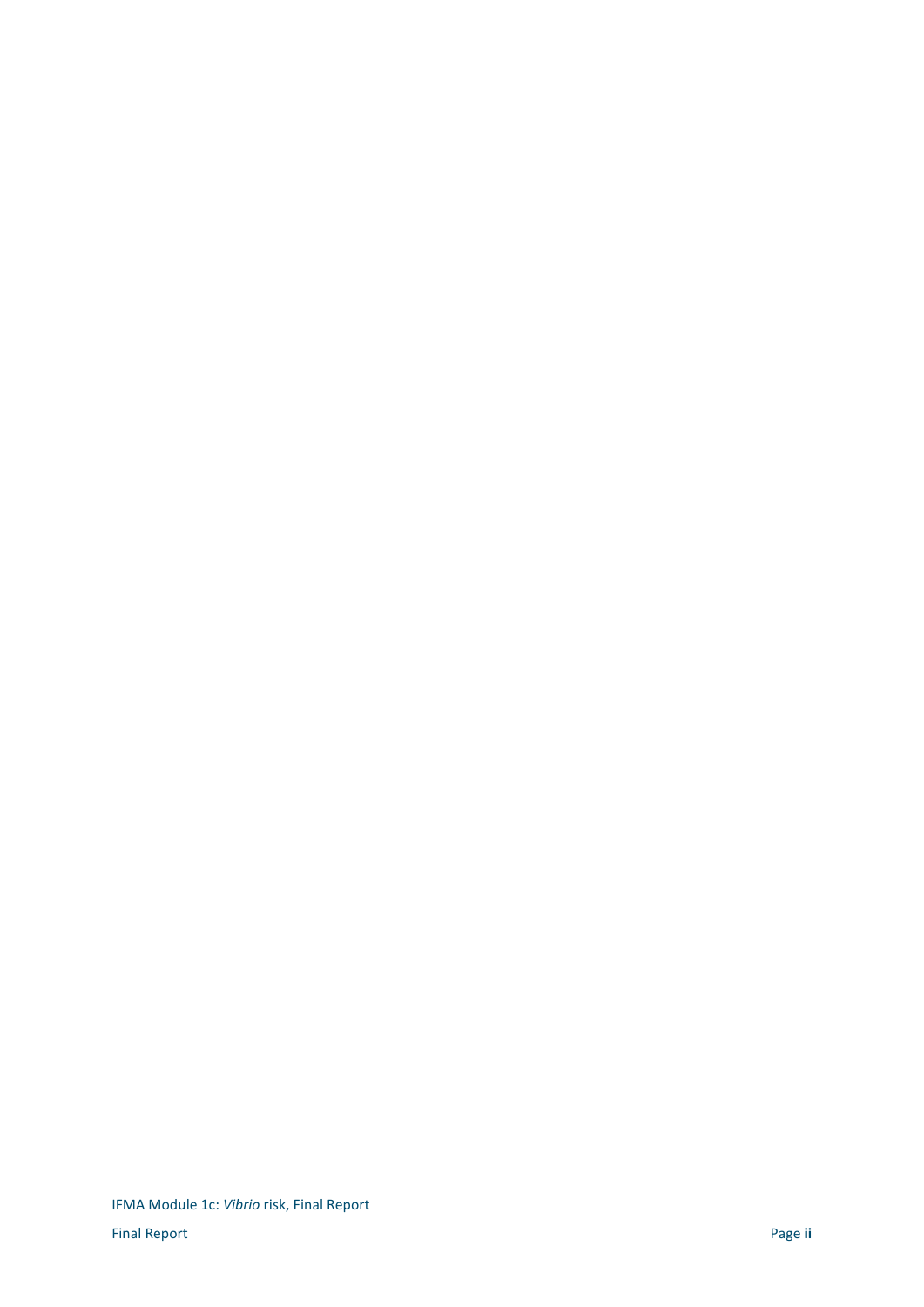## **IFMA Module 1d - Assessing and predicting emerging** *Vibrio*

**risk**

**Author: Craig Baker-Austin**

**Issue date: March 2015**



#### **Head office**

Centre for Environment, Fisheries & Aquaculture Science Pakefield Road, Lowestoft, Suffolk NR33 0HT, UK Tel +44 (0) 1502 56 2244 Fax +44 (0) 1502 51 3865 www.cefas.defra.gov.uk

Cefas is an executive agency of Defra

IFMA Module 1c: *Vibrio* risk, Final Report Final Report Page **iii**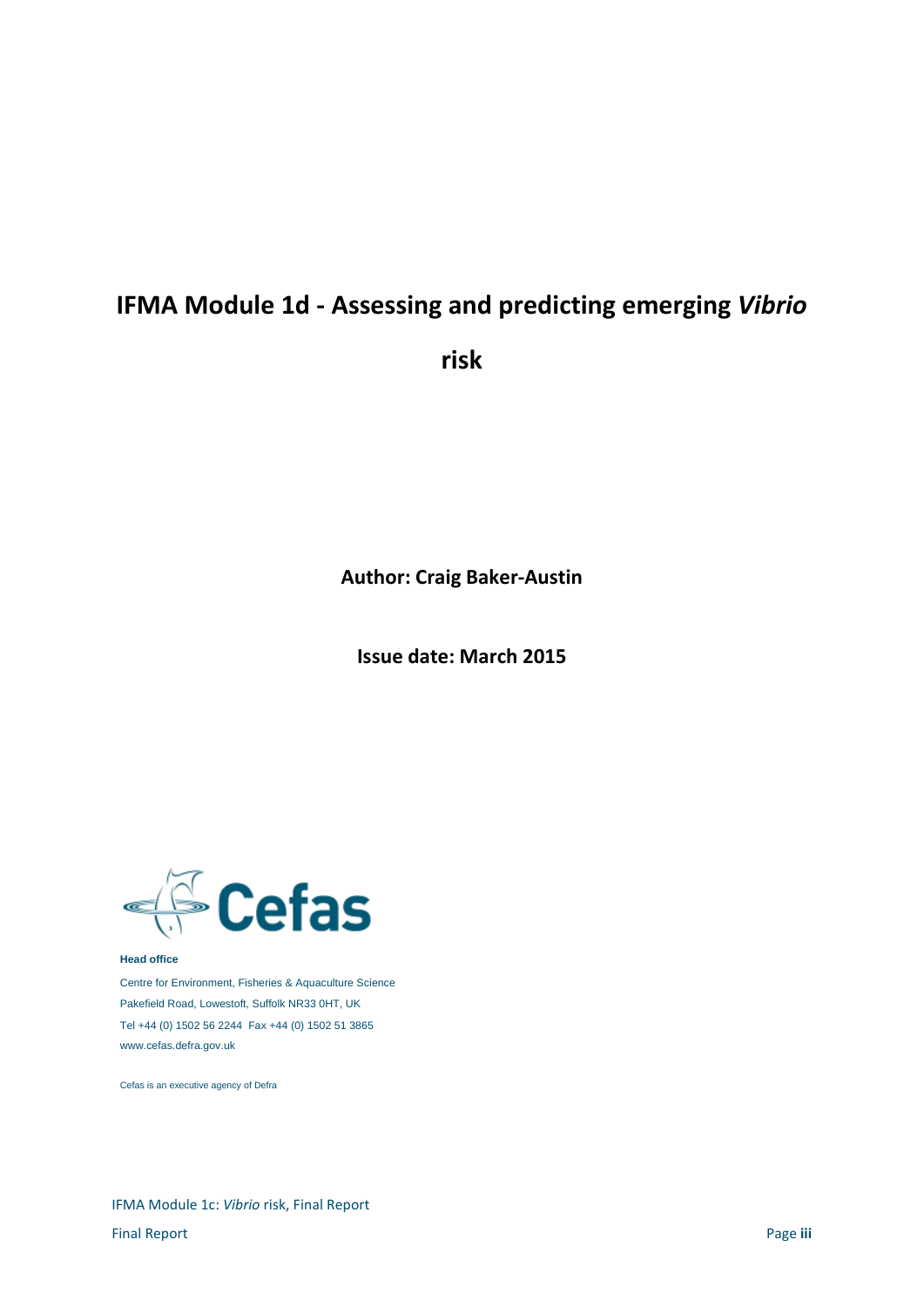### **Table of contents**

| 1            |     |  |
|--------------|-----|--|
| $\mathbf{2}$ |     |  |
|              | 2.1 |  |
|              | 2.2 |  |
|              | 2.3 |  |
| 3            |     |  |
|              | 3.1 |  |
|              | 3.2 |  |
|              | 3.3 |  |
| 4            |     |  |
|              | 4.1 |  |
| 5            |     |  |
|              |     |  |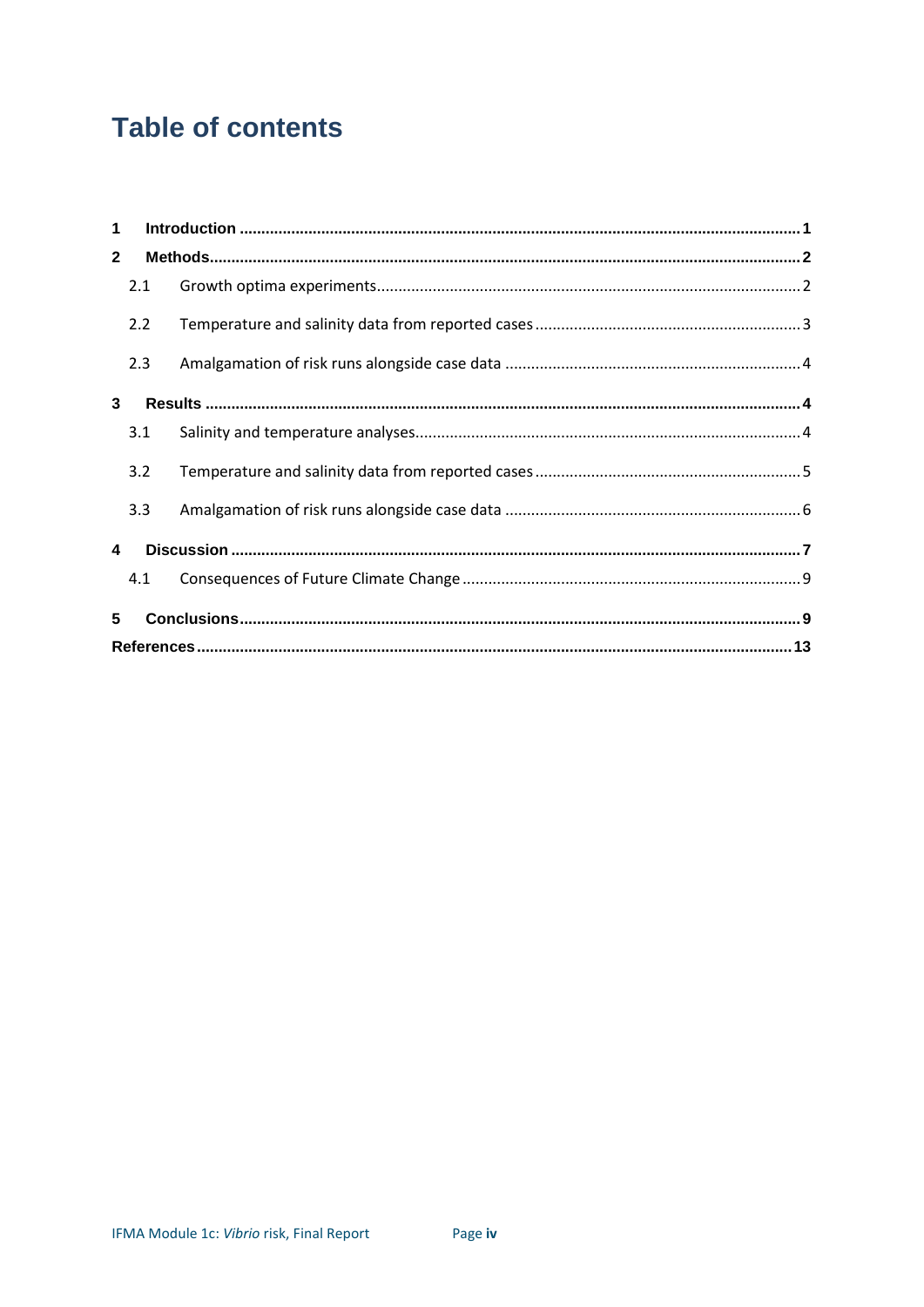### **1 Introduction**

Vibrios are Gram negative waterborne bacteria that are considered an emerging pathogen threat in Europe. *Vibrio* spp. are responsible for many important waterborne human diseases, including cholera, primary septicaemia and necrotising wound infections, and gastroenteritis/diarrhoea. Many waterborne bacterial pathogens of human health relevance such as *Vibrio vulnificus* and *Vibrio parahaemolyticus* appear to be proliferating across Europe, and several recent reports have documented increasing *Vibrio* wound infections - in particular linked to heat wave events in the Baltic and North Sea - such as those experienced in 1994, 2003 and 2006 (Baker-Austin *et al*. 2013). During these 'heat wave' years numerous fatalities were also reported in northern European countries linked to these pathogens. The recent change in sea temperature is considered as the most pervasive and severe cause of impact in coastal ecosystems worldwide (Halpern *et al.* 2008), with recent observations demonstrating significant warming in over 70% of the world's coastlines (Lima and Wethey 2012). Several of the fastest warming marine systems anywhere in the world are found in Europe, including the North Sea and Baltic Sea, and it is clear that these areas may be undergoing a transition into 'at risk' regions for disease emergence (Lima and Wethey 2012). Of concern, recent global climate change models (GCMs) suggest sustained and significant warming of coastal regions by the end of the century, including around the UK (Lowe *et al.* 2009). Indeed, a recent publication led by the European Centre for Disease Control (ECDC) placed non-cholera vibrios as the leading group of pathogenic agents sensitive to climate change.

Because pathogenic vibrios appear to grow under select temperature and salinity regimes, this analysis attempted to generate key physio-chemical data to develop, characterise and trial a basic risk-assessment tool for these emerging pathogens. Briefly, a combination of these two variables can be used to build a risk mapping approach, potentially to help identify environmental conditions that drive disease emergence. To perform this analysis accurately, it is necessary to gather relevant data from a variety of sources, including the following parameters:

- Growth optima for given pathogens (temperature and salinity);
- Temperature and salinity data where cases have been reported, as well as from laboratory studies;
- Epidemiological information regarding route of exposure; and
- Detailed climate data prior to, and during reported infections.

This IFMA module aimed to build upon the recently completed Marine Climate Change Centre SEPF project (ME542). This work fits with the NAP action on pathogens (listed on NAP page 143).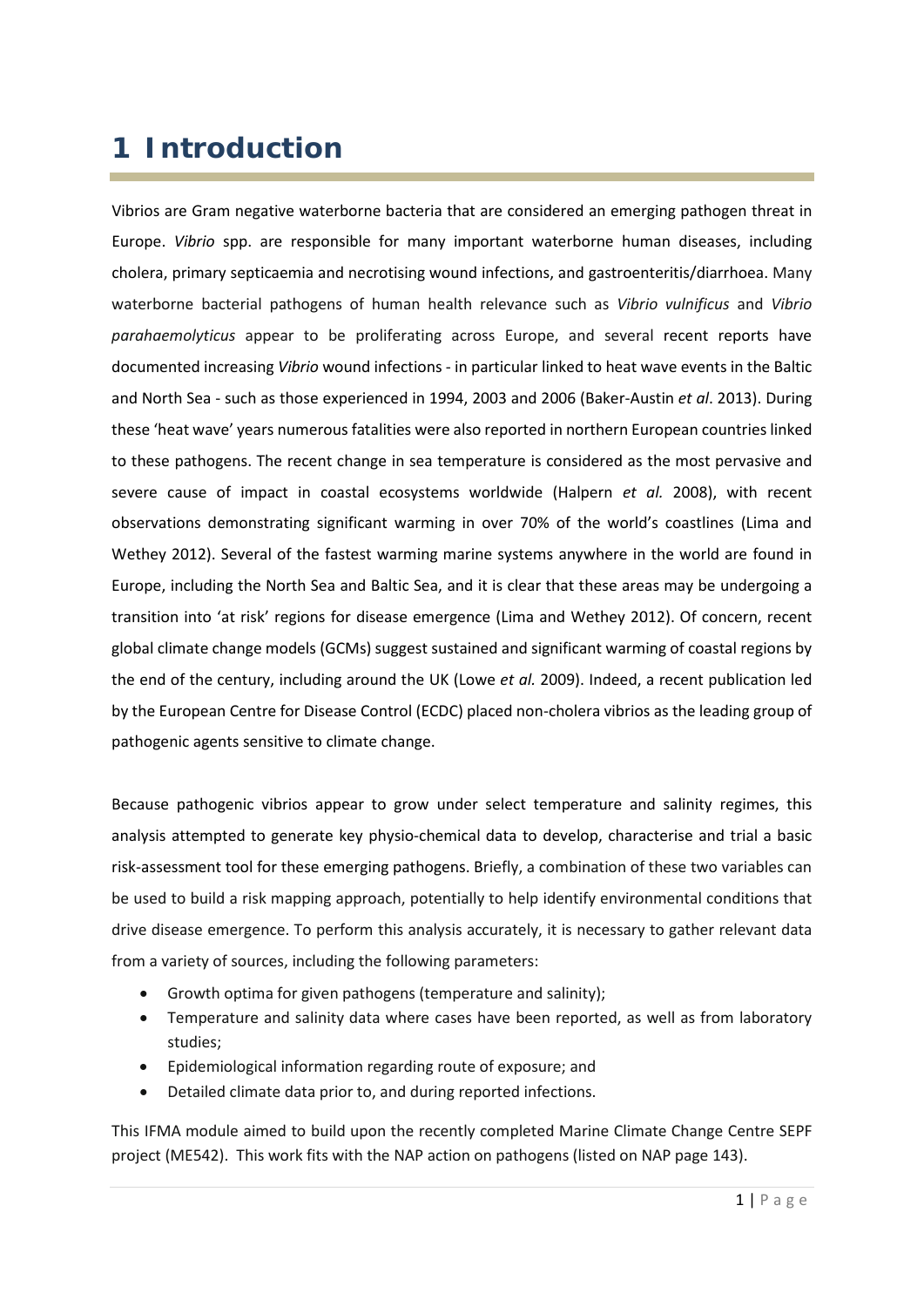### **2 Methods**

#### **2.1 Growth optima experiments**

We carried out a comparative analysis of molecular approaches to identify the temperature and salinity optima of *V. vulnificus* – the bacterial species that carries the highest mortality and morbidity burden in reported wound infections in Europe. This was achieved by utilising real-time polymerase chain reaction (PCR) to determine basic growth dynamics associated with these bacteria, using species-specific molecular tests (see Figures 1 a, b). Using this approach it is possible to accurately quantify a large number of bacterial suspensions and so generate a much larger dataset than using growth experiments alone. The PCR-based approach is quicker, easier, has higher throughput, and when analysis time is also taken into consideration, cheaper than traditional methods (e.g. using culture-based, molecular, protein assays, optical density etc.).

For each strain, a set inocula of individual isolates were grown across a range of temperature and salinity gradients (Figure 1 b), then analysed using quantitative real-time PCR utilising a positive control standard for enumeration/quantitation purposes. *V. vulnificus*strains, were grown at different temperature (5-35 °C) and salinity (0-35 ppt NaCl) for 24 h. A total of 20 *V. vulnificus* strains were chosen for analysis, the majority of which have been implicated with human illnesses to guide clinical relevance, including strains from the USA, Europe and the Far East.

Following incubation, bacterial suspensions were pelleted and boiled prior to analysis. To produce appropriate positive control material for the real-time PCR, the generation of cloned positive PCR was adopted, essentially according to Baker-Austin *et al.* (2011). For real-time PCR experiments, the assay comprised of a total reaction of 25 µl, consisting of 12.5 µl TaqMan Universal PCR Master Mix (Applied Biosystems), 0.45 µl each of forward and reverse primer (as appropriate), *V. vulnificus pilF* primers (100 nM), 5.6 µl nuclease-free water, and 1 µl of probe (500 nM). Five microlitres of template (either plasmids, boiled cell lysate) were subsequently added, and each reaction was performed in triplicate. Amplification was performed using an Applied Biosystems SDS 7900 real-time PCR machine with the following cycling parameters: 1 cycle at 95 °C for 10 min followed by 50 cycles at 95 °C for 15 s and 60 °C for 90 s. For each assay, samples generating a positive reaction result (sigmoid-shaped amplification curve rising above the threshold) in any replicate were considered positive. For each real-time PCR sample replicate, a PCR unit quantity (genome copies of cloned target per reaction) was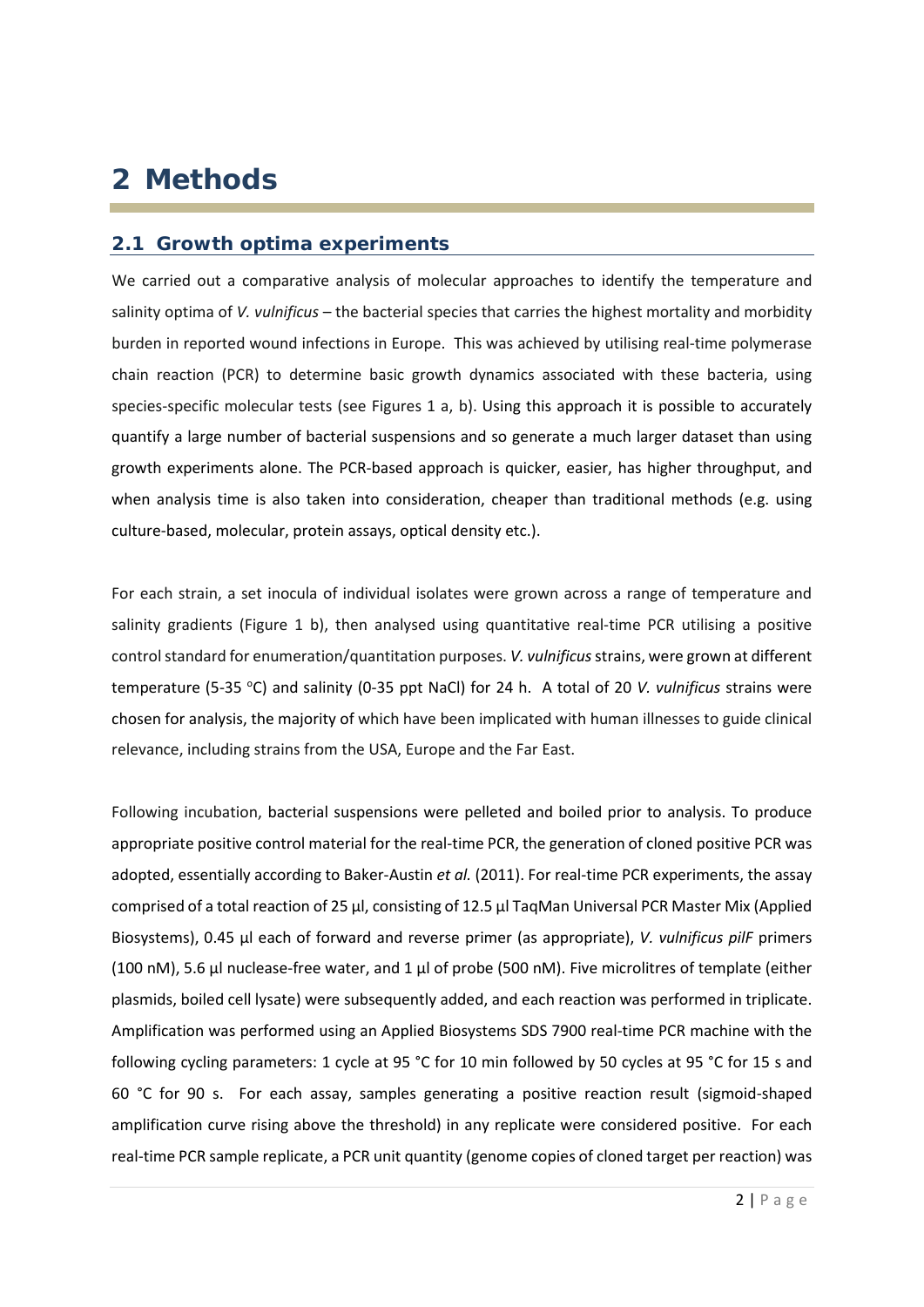calculated using the slope of a standard curve of target DNA, with a  $C_p$  value of 42.75 representing the theoretical limit of detection of the assay equalling 1 genome copy of target per PCR reaction. Standard curves for the determination of *V. vulnificus* copy number (per PCR reaction) were constructed using the average of duplicate  $C_p$  values encompassing a concentration range of four serially diluted cloned material samples (typically from -4 to -8 dilution of cloned material). Curves with r<sup>2</sup> values of <0.99 were not used for quantification purposes. Analysed TaqMan sample replicates that did generate positive amplification curves were omitted from final analyses, and the average from the three replicates was calculated to give an overall quantity for that sample. To ascertain potential PCR inhibition, a commercially available amplification control was utilised (TaqMan® Exogenous internal positive control reagents, Applied Biosystems), with minor modifications.

| Table 1. Real-time primers and probes used in this study |  |  |  |  |  |  |  |  |
|----------------------------------------------------------|--|--|--|--|--|--|--|--|
|----------------------------------------------------------|--|--|--|--|--|--|--|--|

| <b>Name</b>    | Sequence (5'-3')                              | Reference                  |
|----------------|-----------------------------------------------|----------------------------|
| $P$ il $F - F$ | GATTGACTACGAYCCACACCG                         | Baker-Austin et al. (2012) |
| $PilF - R$     | <b>GRCGCGCTTGGGTGTAG</b>                      | Baker-Austin et al. (2012) |
| PilF Probe     | (FAM)-TGCTCAACCTCGCTAAGTTGGAAATCGATAC-(TAMRA) | Baker-Austin et al. (2012) |

This quantitative PCR data was then amalgamated to form determine extreme high/low temperature regimes for these pathogens, as well as growth optima (Figure 1b).

#### **2.2 Temperature and salinity data from reported cases**

Separately, we carried out an analysis of peer-reviewed publications with an emphasis on published reports regarding temperature and salinity and where possible, reported *Vibrio* infections in north west Europe. These data were reviewed and amalgamated to determine the basic constraints of temperature and salinity for risk assessment purposes. To develop this framework into a full risk mapping approach, it was necessary to obtain accurate sea surface temperature (SST) and sea surface salinity (SSS) data for periods corresponding with previous outbreaks. We utilised datasets from previously published work in this area (Baker-Austin *et al.,* 2013). In particular, we analysed a small number of reported cases alongside long-term SST records (HadISST, Hadley Centre Sea Ice and SST data set, and ERSST, NOAA Extended Reconstructed SST Dataset v3b) as well as shorter-term data from NOAA's Optimum Interpolation v2 Daily SST Analysis dataset, alongside available salinity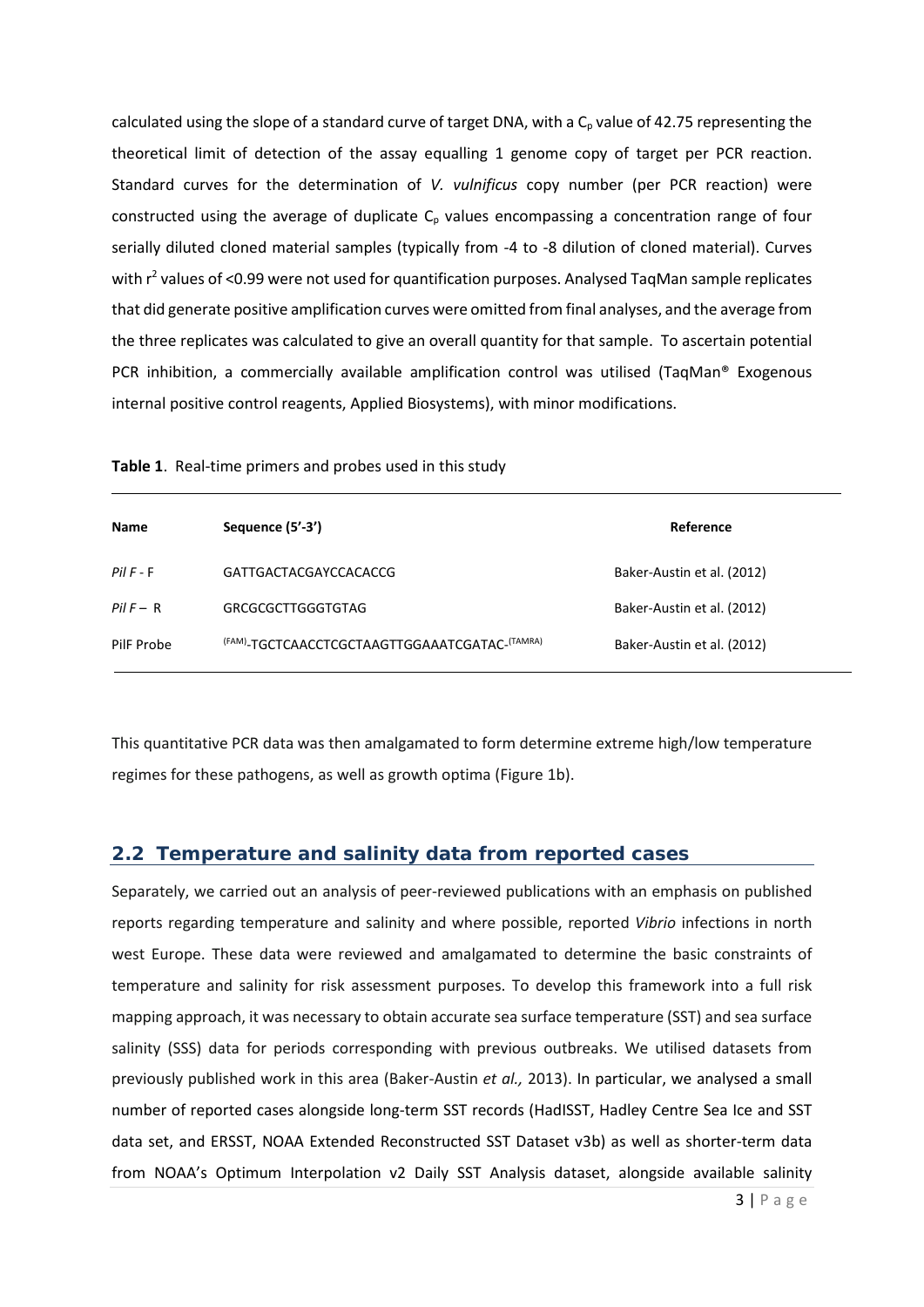datasets. We retrospectively analysed a range of infections during 'at risk' periods using a previously developed web-portal that employs temperature and salinity fields for *Vibrio* risk-assessment purposes (se[e https://e3geoportal.ecdc.europa.eu/SitePages/VibrioRiskMap.aspx\)](https://e3geoportal.ecdc.europa.eu/SitePages/VibrioRiskMap.aspx). We also chose to focus on several discrete climatic events that led to increased reporting of *Vibrio* infections. For instance, during 2006, a record number of *Vibrio* wound infections were reported in northwest Europe, and which corresponded with a significant heat wave event (Figure 2).

#### **2.3 Amalgamation of risk runs alongside case data**

We carried out a series of 'ground truthing' experiments, whereby we investigated in detail reported instances of *Vibrio* wound infections in NW Europe during anomalous warm weather episodes – such as 1994, 1997, 2003 and 2006; focussing on the relatively few cases where the timing and location of infections was known precisely. The epidemiological data was derived from a combination of peerreviewed papers, national statistics and grey literature. This data was used to identify key physiochemical conditions prior to onset of infections and to help inform risk assessment criteria for these pathogens in Europe.

### **3 Results**

#### **3.1 Salinity and temperature analyses**

We found a strong correlation with regard to the role of temperature and salinity in determining *V. vulnificus* growth. Both variables interacted significantly, and played an important role in modulating growth in this bacterium (Fig. 1). This growth optima was determined by combining growth data for around 20 strains that were grown in the laboratory across a range of temperature and salinity conditions. This allowed the physio-chemical conditions to be characterised that represent the extremes of growth for this pathogen (e.g. the 'borders'), as well as the growth optima. Individual growth plots for each strain were generated by a quantitative real-time PCR method. There was a small amount of inter and intra strain variability with regard to the growth condition experiments, and this wasincorporated into the model. The complexity of this dataset meant that only a simplified visual representation is shown here.

A consistent trend, as shown from the subset of data presented here, indicated that low salinity (< 20 ppt NaCl) and high temperature (> 18 °C) is responsible for higher levels of bacterial proliferation over a 24 hour period. This trend is consistent with data derived from a variety of sources (e.g. peerreviewed publications) that suggest that these environmental physio-chemical conditions are conducive for growth of this bacterium, and correspond both temporally and spatially with elevated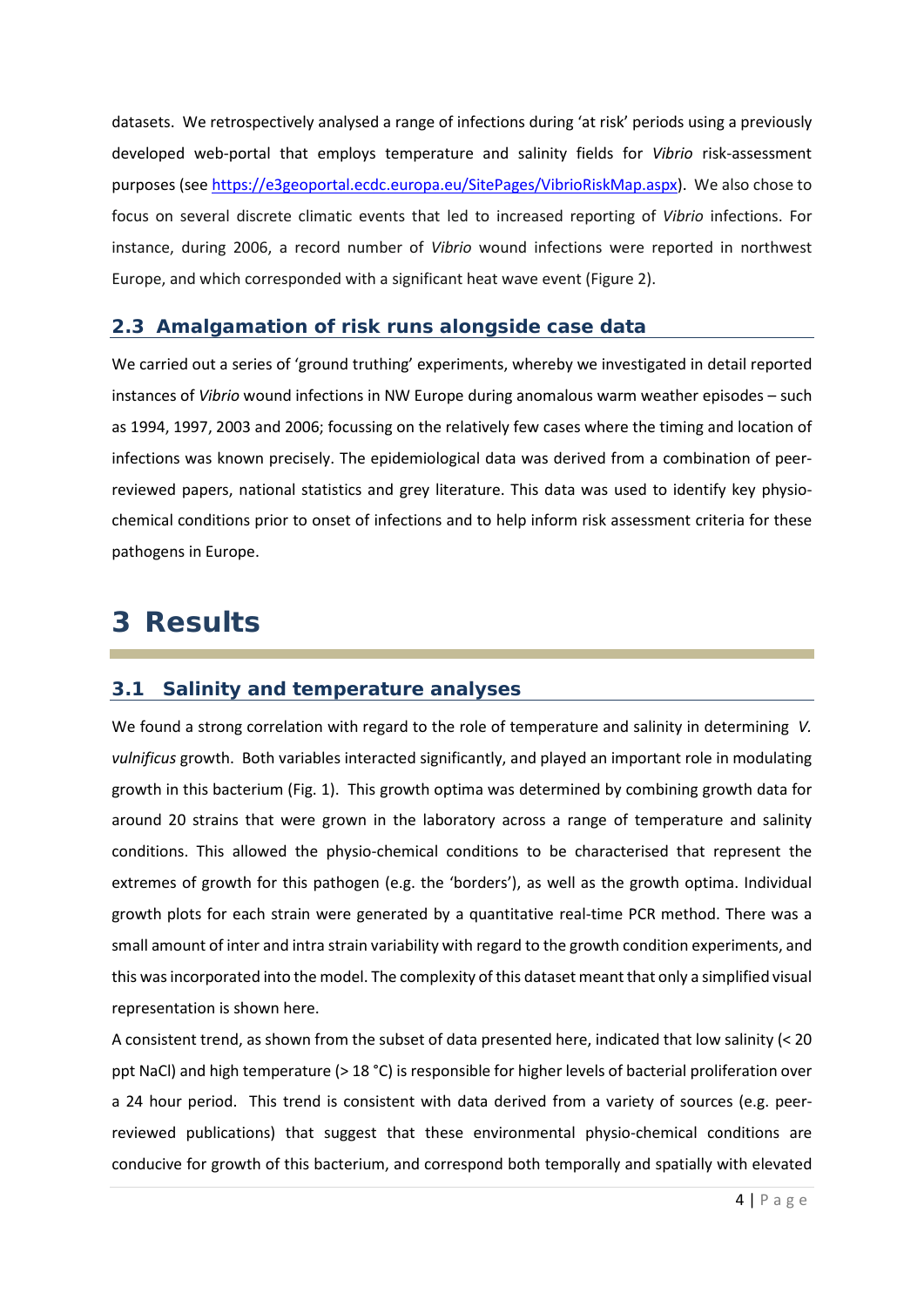

risk. Highest levels of bacterial growth were observed at 5-15 ppt NaCl salinity and above 20°C. We did find, however, that temperatures above 35°C inhibited growth (data not shown). The molecular

**Figure 1.** *V. vulnificus* **temperature and salinity optima (A), based on the generation of quantitative realtime PCR data (B).** 

approaches developed to build this quantitative risk-based framework demonstrated consistent reproducibility using replicates of strains, indicating that the method adopted (real-time PCR) was an appropriate and robust methodology in this particular context.

#### **3.2 Temperature and salinity data from reported cases**

Using retrospective analysis of epidemiological data as well as SST and SSS we found a clear relationship between anomalous 'at risk' periods and instances of reported disease. The small number of cases that were analysed using this approach should be viewed with some caution (Table 2), but allow us to trial further risk models for downstream analyses. We originally analysed almost 300 reported *Vibrio* infections reported in and around north west Europe from the late 1970s onwards.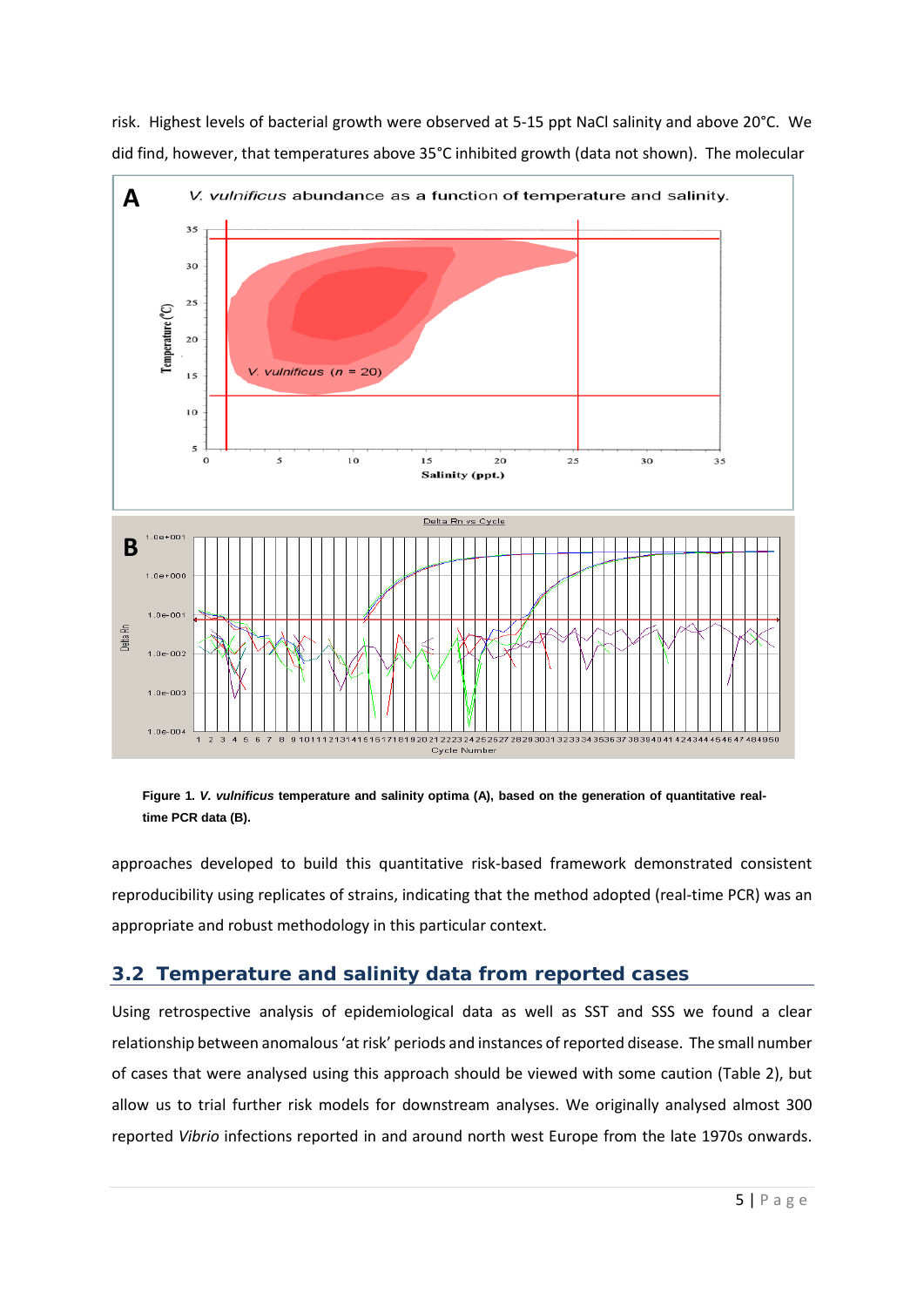We omitted the majority of infections where the specific location and timing of infection/route of exposure was not defined.

| Year | Agent                    | Date and location                               | Data source       |
|------|--------------------------|-------------------------------------------------|-------------------|
| 2004 | Vibrio cholerae (Non O1) | 18th-20 <sup>th</sup> July, Sweden (Södertälje) | Ingegard Hokeburg |
| 2006 | Vibrio vulnificus        | 7-13 <sup>th</sup> Aug, Sweden (Gotland)        | Ingegard Hokeburg |
| 2006 | Vibrio vulnificus        | 28-29th Aug Sweden (Dalarö)                     | Ingegard Hokeburg |
| 2006 | Vibrio cholerae (non O1) | 6th Aug, Sweden (Halland county)                | Ingegard Hokeburg |
| 2003 | Vibrio vulnificus        | 27-28th Aug, Germany (Luebeck Bay)              | Kunt-Lenz (2004)  |
| 2003 | Vibrio cholerae (non O1) | July 20 <sup>th</sup> , Finland (Raahe)         | Lukinmaa (2004)   |
| 2003 | Vibrio cholerae (non O1) | Aug 4th Finland (Porvoo)                        | Lukinmaa (2004)   |
| 1994 | Vibrio vulnificus        | Aug 5 <sup>th</sup> Sweden, (South Sweden)      | Melhus (1995)     |
|      |                          |                                                 |                   |

**Table 2**. Example of infection data (subset) used to inform risk mapping approach

In almost all instances where infections were reported, these corresponded both temporally and spatially with high anomalous SST events during heat wave episodes, and with sustained surface seawater temperatures typically exceeding above 20 °C. We also found a significant relationship with salinity, with cases reported in areas/regions where SSS was below 20 ppt NaCl.

### **3.3 Amalgamation of risk runs alongside case data**

We found a strong relationship between instances of reported infections and 'risk' data captured from our risk mapping approach (see <https://e3geoportal.ecdc.europa.eu/SitePages/VibrioRiskMap.aspx> for more detail). This allowed us to specifically analyse particular instances of infections reported in north west Europe, and 'ground truth' exposure data with relevant temperature and salinity fields. The model used here uses growth conditions for *V. vulnificus.* This organism was chosen primarily because of its higher pathogenicity potential, and the fact that the majority of recorded fatalities and serious wound infections in Northern Europe are associated with this pathogen.

One of the limitations in our analysis is the paucity of reliable and robust epidemiology data, linking an individual's exposure to a pathogen at a particular time, in a specific location. In a small number of instances, we were able (by using epidemiology data from case reports) to pinpoint a likely transmission route, within a restricted temporal and spatial context, to infer exposure. In these small number of instances, it was striking that the individual was likely exposed at the same time, the vibrio risk mapping approach indicated elevated risk.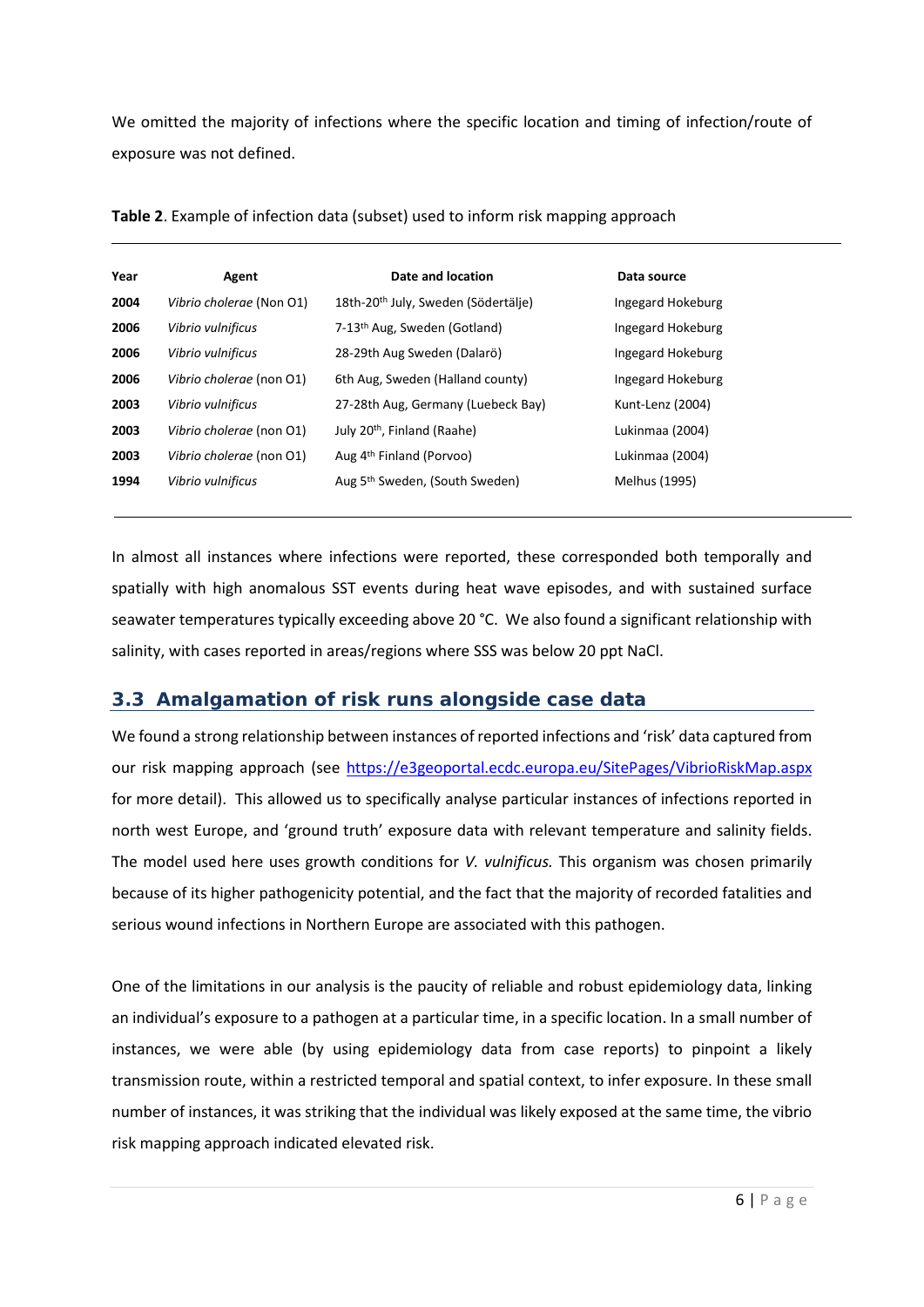

**Figure 2. Example screenshots of reported infections (indicated in black) with risk map derived SSS and SST overview fields for a particular day during at risk periods. Fields shown here (from left to right) include western Sweden, southern Sweden and Germany, Germany and Finland.**

In general, the data highlighted the utility of risk mapping for generating a rapid assessment during anomalous weather patterns, such as significant heat wave events. The data further confirmed the prior hypothesis that high environmental temperatures and low salinity are likely to be the most significant physio-chemical drivers of risk. The major heat wave years – (2003, 2006 and 1994) account for the majority of infections reported according to our preliminary analyses, and also account for the longest and most sustained risk fields using remote sensing based datasets.

### **4 Discussion**

Emerging infectious diseases are a significant burden on public health institutions, and the transmission of many diseases is determined by many factors, including social, economic and ecological conditions, access to healthcare and intrinsic human immunity (Semenza and Menne, 2009). Central to improving understanding of emerging risk has been the ability to scrutinise previous *Vibrio* outbreaks using retrospective approaches that combine more than one strand of circumstantial evidence - such as those that encompass epidemiological, oceanographic, demographic and microbiological observations. The data reported here merges a range of different approaches, such as information derived from molecular microbiological analyses (Figure 1), epidemiology (Table 2, Figure 2) as well as climatological and risk assessment-based datasets. Effective prevention of waterborne and food-borne pathogens requires detailed epidemiological data to identify likely routes of exposure, risk characteristics (e.g. individuals at particular risk of infections) as well as possible means to disrupt disease transmission. A major challenge regarding the epidemiology of many waterborne pathogens is the role of underreporting in masking the true clinical burden of disease. Indeed, even dedicated surveillance systems set up to monitor specific pathogens record only a small proportion of actual cases (Baker-Austin *et al.,* 2010). The problem of underreporting depends on the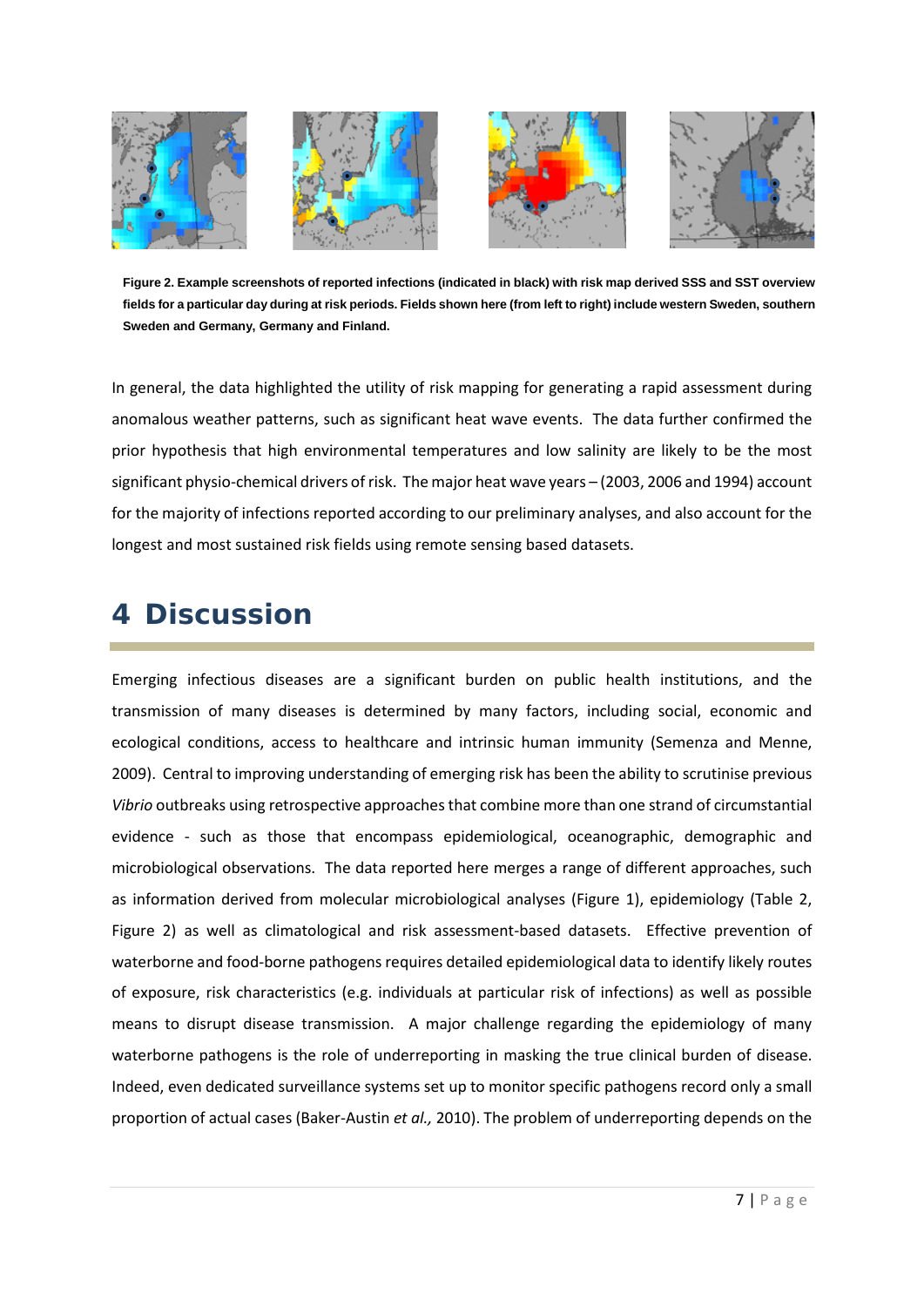*Vibrio* species studied, and nationally has significant ramifications for the understanding the basic epidemiology of these pathogens.

Across much of Europe, the risk of *Vibrio* infections is considered to be low. Differences in the quality and coverage of epidemiological datasets across north west Europe must be considered, as too should extrapolation of risk assessments across the entire region. Irrespective, we describe here a potential means of analysing and predicting risk using a free web portal that provides coverage for the entire region. The data underlying this methodology is wholly multi-disciplinary. This approach, which merges the analysis of epidemiology data alongside temperature and salinity datasets is invaluable in identifying areas currently experiencing, and in the future likely to planning waterborne disease risk. The methodology developed and evolved from this work is invaluable in developing near real-time surveillance of shellfish and bathing waters and helping determine appropriate and cost effective options for microbial surveillance in the UK as well as elsewhere. This project also provides an important and detailed evidence base for assessing climate change mediated impacts in coastal regions.

There are several areas where this analysis can be improved and refined further. Owing to the paucity of detailed epidemiology for these pathogens, we chose to use instances where the temporal and spatial data regarding infections and route of exposure was precisely known; this represented a small subset of known cases. To circumvent this limitation, we have also tried to include epidemiologically data from other regions (e.g. the USA, where a more detailed and exhaustive monitoring capacity exists). Secondly, we extrapolated the laboratory experiments (Figure 1) to help refine risk assessment tools, however, more detailed and biologically relevant approaches using field-based experiments would probably represent a more accurate and reliable means of inferring the physio-chemical conditions that drive the abundance of these pathogens in the environment. Finally, we believe that utilising risk modelling approaches coupled to statistical and regional global climate modelling (RGCM) analyses, will be most useful approach to identify regions currently undergoing rapid warming that are likely to experience the greatest risk for these emerging disease by the middle of the  $21<sup>st</sup>$  century. Given recent RGCM projections for north west Europe, with a concomitant and significant increase in SST and reduction in SSS (Lowe *et al.,* 2009), it is likely that pathogenic vibrios are likely to become a significant threat in this region. The data used to accomplish future risk assessments will likely be a combination of current IPCC and Met Office (Hadley) projection datasets, and should be the focus of future work.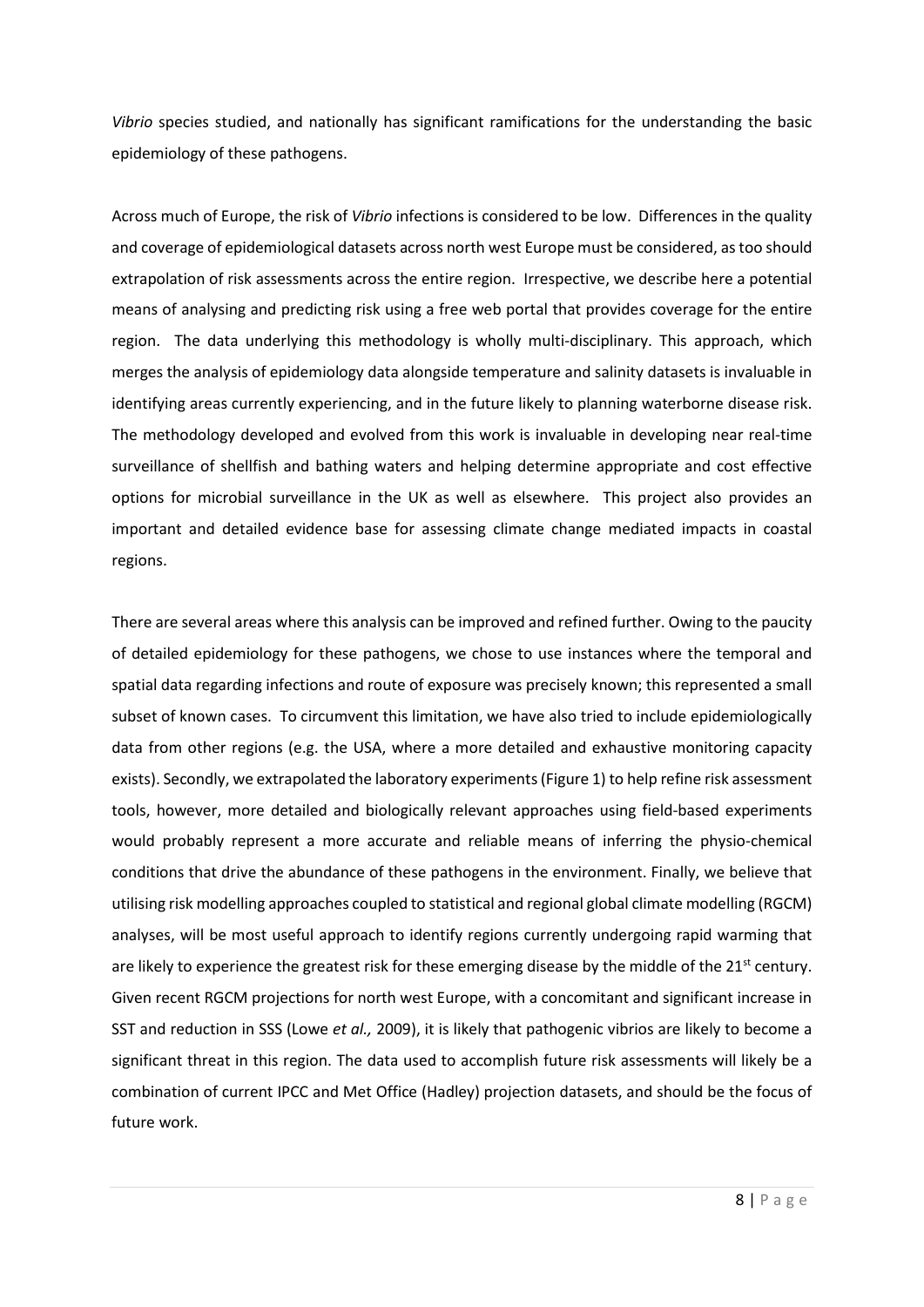Data are currently being refined using higher resolution models that provide greater granularity for risk mapping purposes. This approach is a first step towards building a generalised risk model for vibrios, and focuses on *V. vulnificus* only. This model will be improved in future incarnations. Indeed, there are some significant differences in the temperature and salinity optima regarding different pathogens. Further development of the models could involve different vibrio species. For instance, *V. vulnificus* grows better in low salinity water, whereas *V. parahaemolyticus* and to a lesser extent, *V. cholera*e, can tolerate higher levels. Several recent studies (e.g. Martinez-Urtaza *et al.* 2012) have identified *V. parahaemolyticus* in open oceanic conditions whereas *V. vulnificus* cannot grow in such environments, and is largely restricted to estuarine and brackish areas. Our intention for future work is the development of separate high resolution risk mapping approaches for *V. vulnificus, V. parahaemolyticus* and *V. cholerae.*

In order for this kind of research to be used in developing real-time risk notices, for example for shellfish mariculture operators, more robust data on potential changes in temperature and salinity, and the possible interactions between these two variables is required. This is an area that Cefas are currently interested in developing alongside our risk models. We have recently collaborated with the Met Office to use regional climate model projection data to identify discrete regions around the coastline of the UK that are likely to warm significantly above 18°C, and with corresponding low salinity (e.g. <30 ppt NaCl).This data will be used to underpin a research paper in this area.

#### **4.1 Consequences of Future Climate Change**

Currently in the UK there is very little bivalve shellfish production in areas where these pathogens are currently found. However, under future scenarios suggested by regional climate models, large swathes of the UK coast may warm to an extent that these pathogens become a problem. The inclusion of shellfish harvesting areas into our risk modelling work is a key area that we are currently addressing.

### **5 Conclusions**

The data presented here form the basis of a new set of quantitative risk-based approaches for appraising hazards associated with pathogenic vibrios, in both the UK and north west Europe more widely. In particular, this short project accomplished the following findings: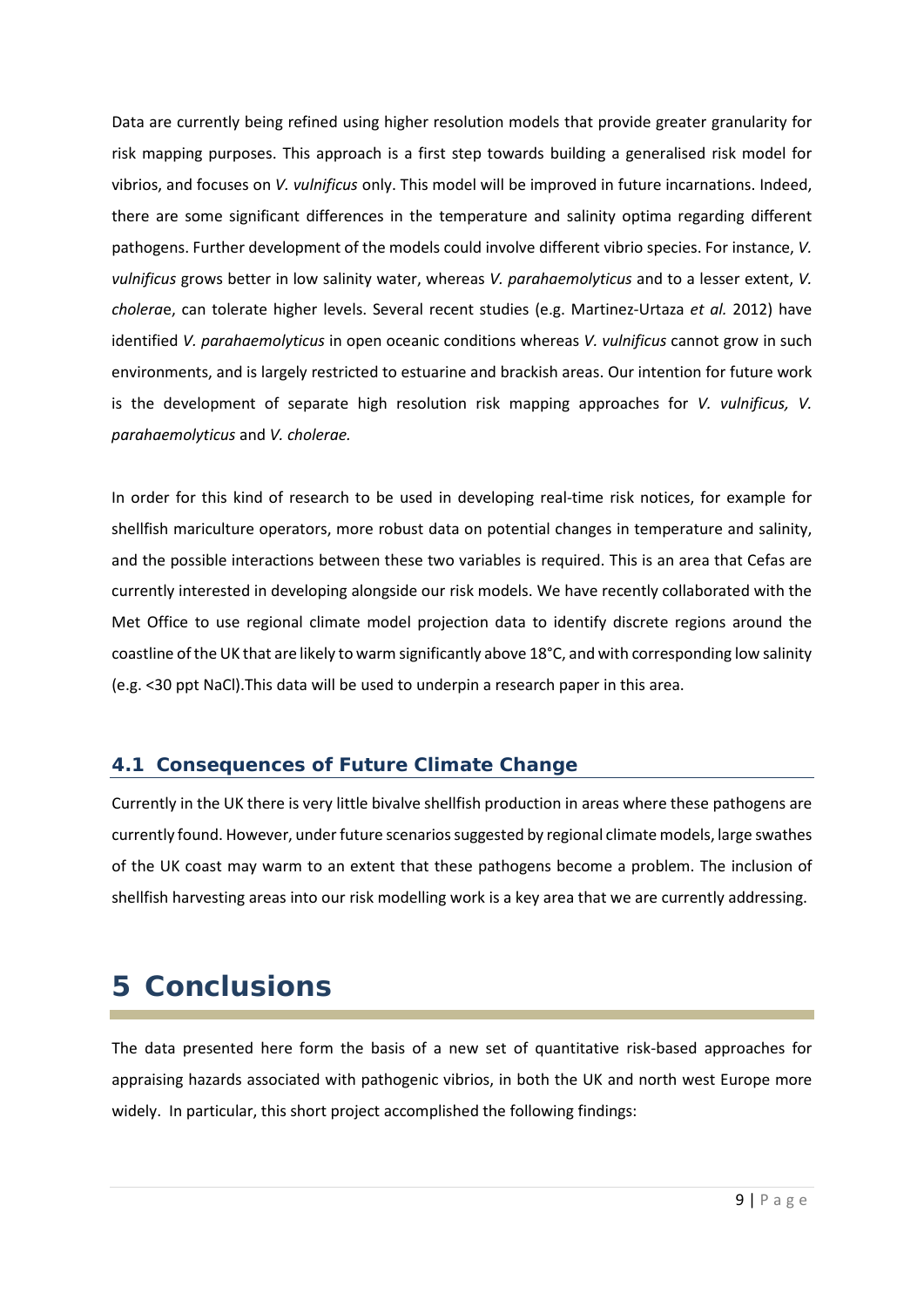- Pathogenic vibrios such as *V. vulnificus* grow most effectively at low salinity but high environmental temperatures (< 20 ppt NaCl, > 18 °C). This trend appears to be consistent both within and between strains analysed.
- The experimental data generated from this short project suggests that molecular methods may offer a useful and robust approach for charactering environmental sensitivity or preferences of particular pathogen species.
- Most instances of disease in the past appear to have been linked to heat wave events (e.g. in north west Europe, the summers of 1994, 2003 and 2006). A lack of detailed epidemiology (regionally) precludes us from extrapolating further with regards to risk analysis.
- Remote sensing-based risk mapping approaches, as highlighted here, can be used as a practical means of retrospectively investigating 'at risk' periods and as a possible risk prediction and intervention strategy.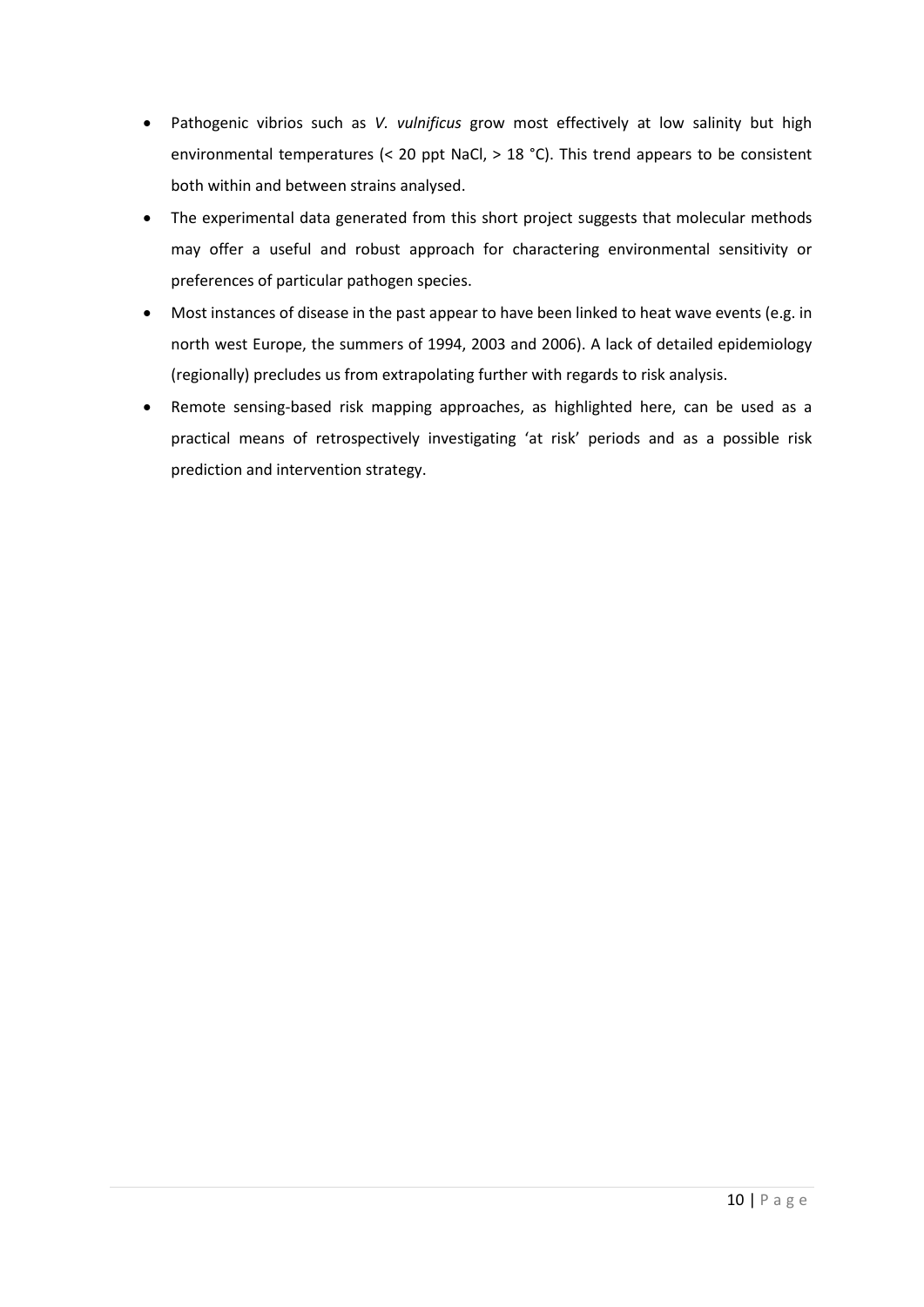### **References**

Baker-Austin, C., Stockley, L., Rangdale. R., & Martinez-Urtza, J (2010). Environmental occurrence and clinical impact of *Vibrio vulnificus* and *Vibrio parahaemolyticus*: a European perspective. *Environ. Micro. Rep.* **2**, 7–18.

Baker-Austin, C., E. Lemm, J. Lowther, R. Rangdale, C. Amaro, J. D. Oliver and D. N. Lees (2012). *pilF* polymorphism based real-time PCR assay to distinguish pathogenic biotypes of *V. vulnificus*. *Food Microbiology*, 30:17-23.

Baker-Austin, C., J. Trinanes, R. Hartnell, N. Taylor, A. Siitonen, and J. Martinez-Urtaza. (2013) Emerging *Vibrio* risk at high-latitudes in response to ocean warming. *Nature Clim. Change*. doi:10.1038/nclimate1628.

Halpern, B. S. *et al.* (2008). A global map of human impact on marine ecosystems. *Science* **319,** 948– 952.

Lima, F. P., & Wethey D. S. (2012) Three decades of high-resolution coastal sea surface temperature reveal more than warming. Nature Comm., 3:704.

[Lindgren, E.](http://www.ncbi.nlm.nih.gov/pubmed?term=Lindgren%20E%5BAuthor%5D&cauthor=true&cauthor_uid=22539705)[, Andersson, Y.](http://www.ncbi.nlm.nih.gov/pubmed?term=Andersson%20Y%5BAuthor%5D&cauthor=true&cauthor_uid=22539705)[, Suk, J. E.](http://www.ncbi.nlm.nih.gov/pubmed?term=Suk%20JE%5BAuthor%5D&cauthor=true&cauthor_uid=22539705), [Sudre, B.](http://www.ncbi.nlm.nih.gov/pubmed?term=Sudre%20B%5BAuthor%5D&cauthor=true&cauthor_uid=22539705), and [Semenza, J. C.](http://www.ncbi.nlm.nih.gov/pubmed?term=Semenza%20JC%5BAuthor%5D&cauthor=true&cauthor_uid=22539705) (2012) Public health. Monitoring EU emerging infectious disease risk due to climate change. *Science,* 27; 336(6080): 418-9.

Lowe, J. A *et al.* (2009) UK Climate Projections science report: Marine and coastal projections. Met Office Hadley Centre, Exeter, UK.

Martinez-Urtaza J, et al. (2012). Ecological determinants of the occurrence and dynamics of *Vibrio parahaemolyticus* in offshore areas. ISME J.6:994–1006.

[Semenza,](http://www.ncbi.nlm.nih.gov/pubmed/?term=Semenza%20JC%5BAuthor%5D&cauthor=true&cauthor_uid=19467476) J.C., [Menne,](http://www.ncbi.nlm.nih.gov/pubmed/?term=Menne%20B%5BAuthor%5D&cauthor=true&cauthor_uid=19467476) B. (2009) Climate change and infectious diseases in Europe. Lancet – Infectious Diseases; 9(6): 365-75.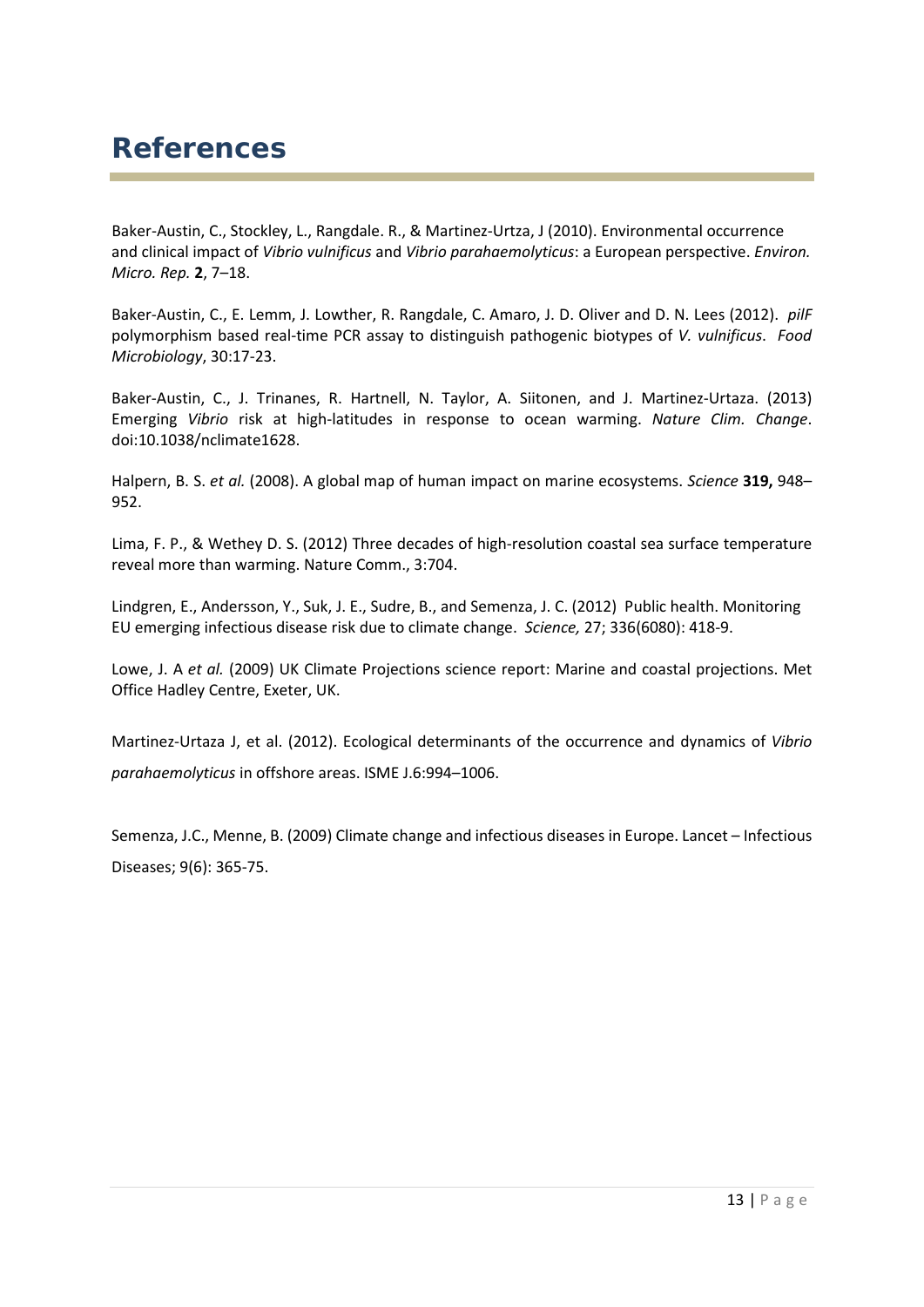

#### **About us**

Cefas is a multi-disciplinary scientific research and consultancy centre providing a comprehensive range of services in fisheries management, environmental monitoring and assessment, and aquaculture to a large number of clients worldwide.

We have more than 500 staff based in 2 laboratories, our own ocean-going research vessel, and over 100 years of fisheries experience.

We have a long and successful track record in delivering high-quality services to clients in a confidential and impartial manner. (www.cefas.defra.gov.uk)

Cefas Technology Limited (CTL) is a wholly owned subsidiary of Cefas specialising in the application of Cefas technology to specific customer needs in a cost-effective and focussed manner.

CTL systems and services are developed by teams that are experienced in fisheries, environmental management and aquaculture, and in working closely with clients to ensure that their needs are fully met. (www.cefastechnology.co.uk)

#### **Customer focus**

With our unique facilities and our breadth of expertise in environmental and fisheries management, we can rapidly put together a multi-disciplinary team of experienced specialists, fully supported by our comprehensive in-house resources.

Our existing customers are drawn from a broad spectrum with wide ranging interests. Clients include:

- international and UK government departments
- the European Commission
- the World Bank
- Food and Agriculture Organisation of the United Nations (FAO)
- oil, water, chemical, pharmaceutical, agro-chemical, aggregate and marine industries
- non-governmental and environmental organisations
- regulators and enforcement agencies
- local authorities and other public bodies

We also work successfully in partnership with other organisations, operate in international consortia and have several joint ventures commercialising our intellectual property

**Head office**

.

**Centre for Environment, Fisheries & Aquaculture Science Centre for Environment, Fisheries & Aquaculture Science Pakefield Road, Lowestoft, Suffolk NR33 0HT UK** 

**Tel +44 (0) 1502 56 2244 Tel +44 (0) 1305 206600 Fax +44 (0) 1502 51 3865 Fax +44 (0) 1305 206601**

**Weymouth, DT4 8UB** 

**Web www.cefas.defra.gov.uk**